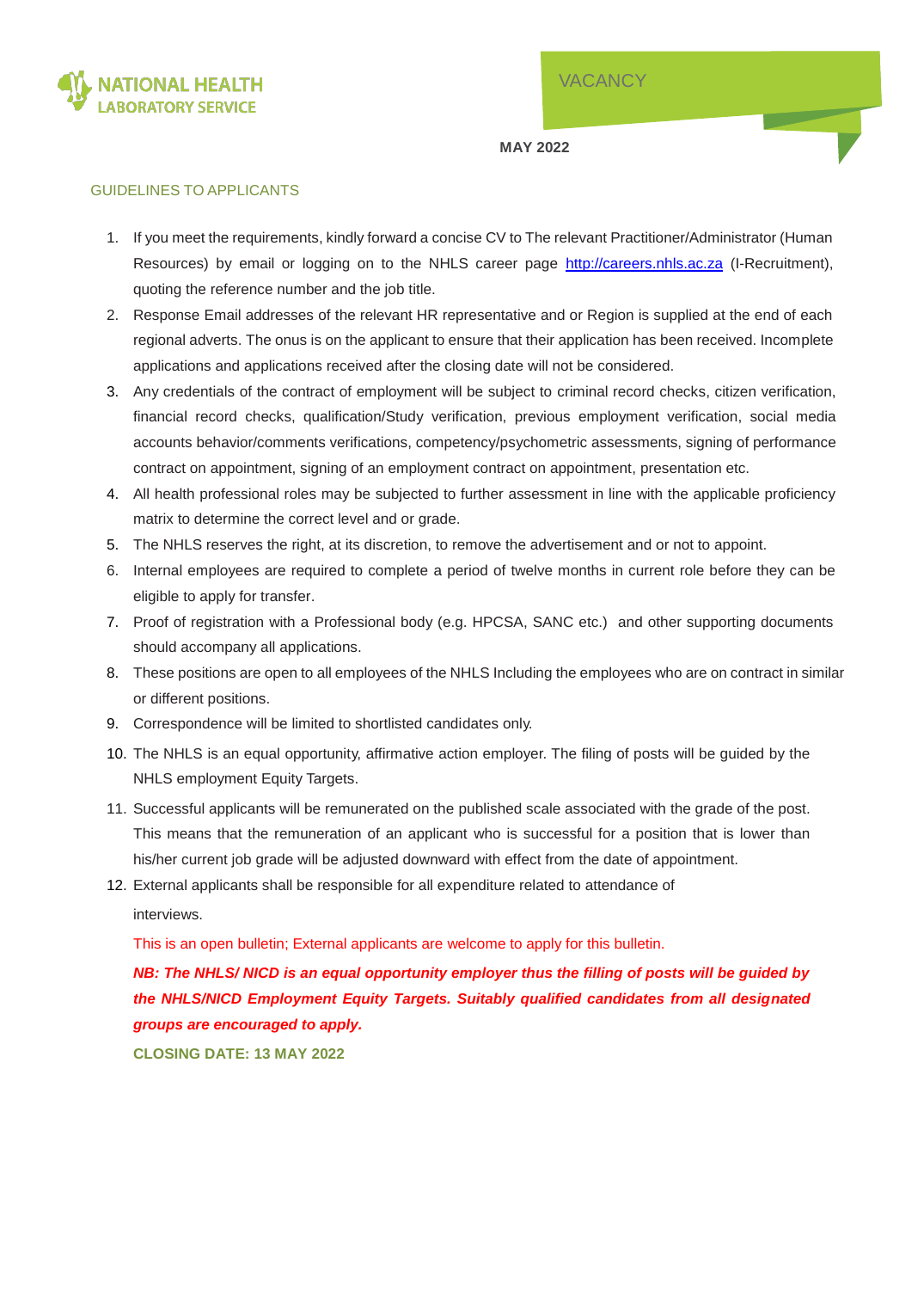

## TABLE OF CONTENT

| <b>TABLE OF CONTENT</b> | <b>PAGE</b> |
|-------------------------|-------------|
| NICD VACANCY            | $3 - 11$    |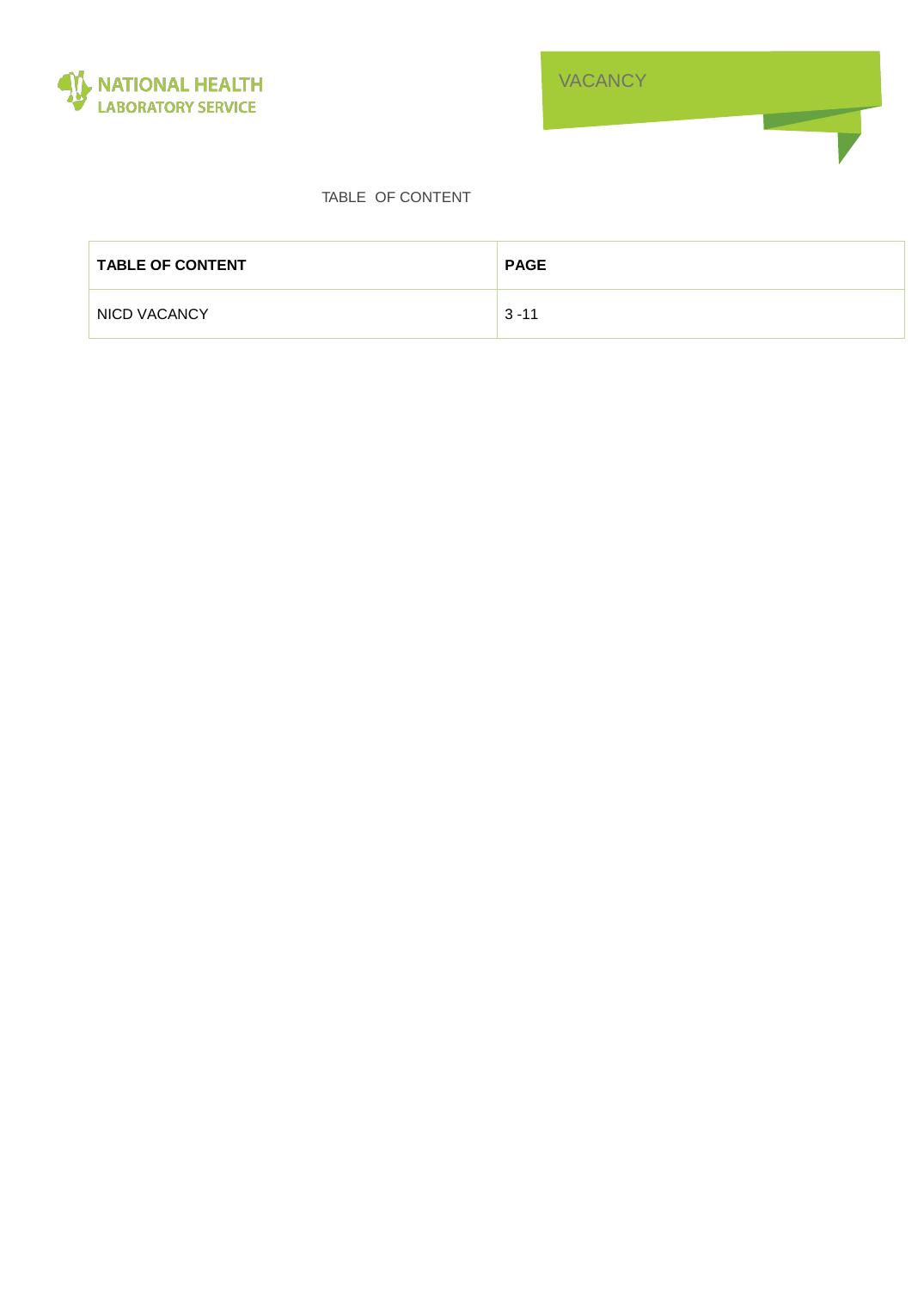

| <b>BUSINESS UNIT:</b>    | <b>NICD</b>                          |
|--------------------------|--------------------------------------|
| <b>DISCIPLINE:</b>       | <b>MANAGEMENT AND ADMINISTRATION</b> |
| LOCATION:                | <b>SANDRINGHAM</b>                   |
| POSITION:                | SOFTWARE DEVELOPMENT LEAD            |
| <b>PAY GRADE:</b>        | D <sub>2</sub>                       |
| <b>REFERENCE NUMBER:</b> | NICD0522/001-01                      |

## **To manage a team of Developers. To support existing software systems/solutions and successfully deliver new/enhanced software systems/solutions. To be accountable for the technical delivery of software projects and ensure consistent processes and toolsets for best practice development.**

### Key Job Responsibilities

■Guide team development efforts towards successful project delivery ■Provide technical leadership to teammates through coaching and mentorship ■Establish and maintain coding standards, naming conventions and best practices ■Maintain high standards of software quality within the team by establishing best practice and good habits ■Identify and encourage areas for growth and improvement within the team ■Collaborate with other software developers and analysts to plan, design, develop, test, and maintain web- and desktop-based business applications built on Microsoft technologies ■Assist in the collection and documentation of user's requirements, development of user stories, estimates and work plans ■Prepare reports, manuals and other documentation on the status, operation and maintenance of software ■Design, develop, and unit test applications in accordance with established standards ■Participate in peer-reviews of solution designs and related code ■Package and support deployment of releases ■Work with teammates in the migration of legacy applications to current Microsoft technologies ■Develop, refine, and tune integrations between applications ■Analyze and resolve technical and application problems ■Assess opportunities for application and process improvement and prepare documentation of rationale to share with team members and other affected parties ■Adhere to high-quality development principles while delivering solutions on-time and on-budget ■Provide third-level support to business users ■Research and evaluate a variety of software products.

#### Minimum requirements and key competencies

■**BSc (Computer Science or Information Technology)** ■ Project Management qualification (desirable) ■Five (5) years' experience as a Software Developer ■Microsoft .NET 3.5+ development using C# ■ Microsoft .Net technologies including: WCF, WPF, WF, LINQ and EF ■Experience with web development technologies including ASP.NET, MVC3, JavaScript, AJAX and CSS ■Experience with database development including relational database design, SQL and ORM technologies ■Experience with user interface design and prototyping ■Experience with source control management systems and continuous integration/deployment environments ■Experience in leading and managing the delivery of system/software development projects in a structured environment ■Experience in the usage of UML ■Experience configuring and developing customizations for Microsoft SharePoint ■Knowledge in SDLC ■Automated testing ■Software development approaches and methodologies including Agile and Waterfall ■Multi-threading and concurrency ■Debugging, performance profiling and optimization ■Comprehensive understanding of object-oriented and service-oriented application development techniques and theories.

Enquiries may be directed to Gomotsang Mogomane @ 011 386 6425, email application to [Recruiter2@nicd.ac.za](mailto:Recruiter2@nicd.ac.za)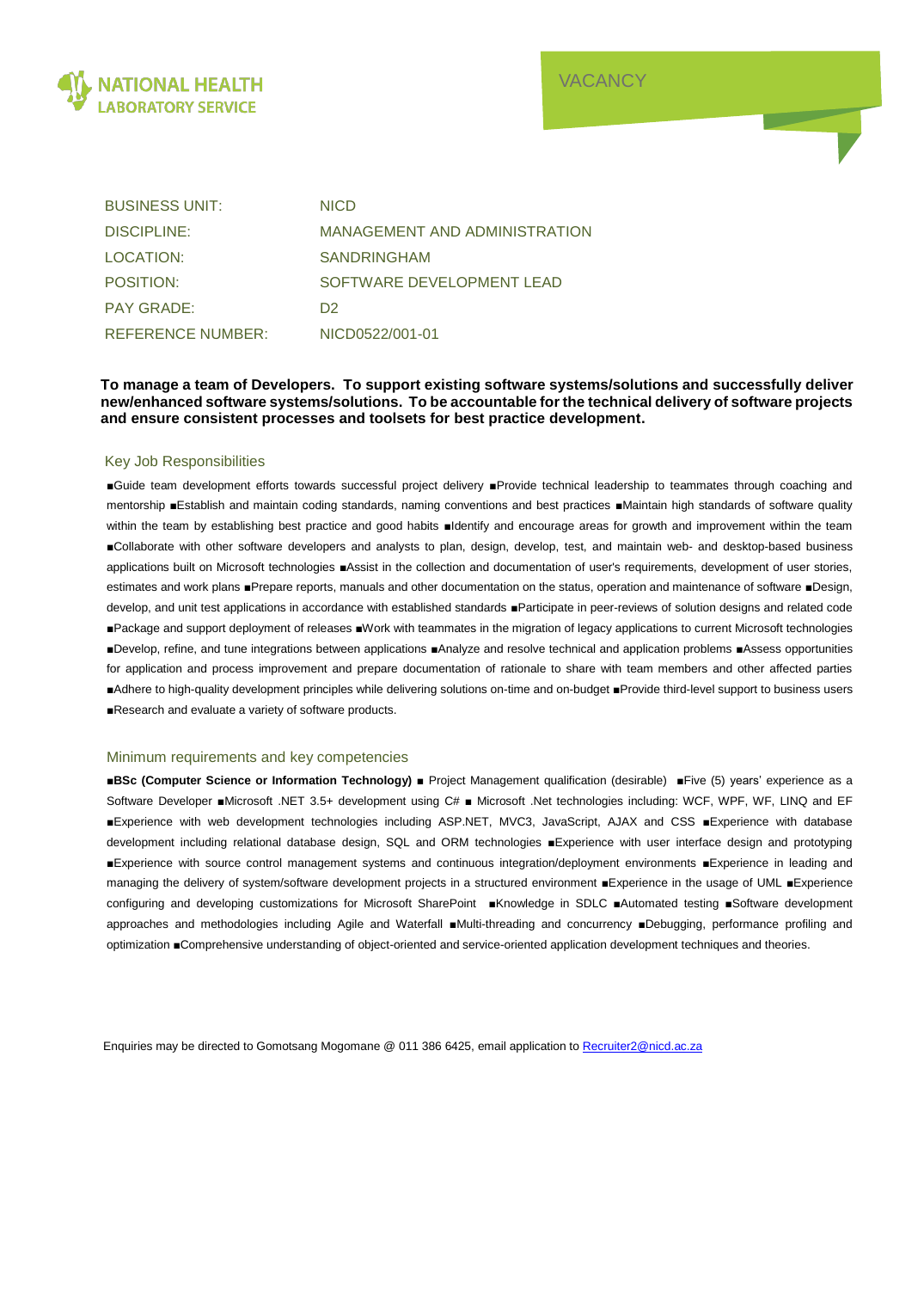

| <b>BUSINESS UNIT:</b>    | <b>NICD</b>               |
|--------------------------|---------------------------|
| DISCIPLINE:              | NATIONAL CANCER REGISTRY  |
| LOCATION:                | <b>SANDRINGHAM</b>        |
| POSITION:                | <b>HEAD OF DEPARTMENT</b> |
| <b>PAY GRADE:</b>        | D4                        |
| <b>REFERENCE NUMBER:</b> | NICD0522/001-02           |

## **To provide an effective and efficient service for smooth operations of the National Cancer Registry in contributing to the surveillance system and research for cancer in South Africa.**

### Key Job Responsibilities

■Contribute as a member of the senior management team responsible for the strategic planning of the NCR and conducts operational planning of the NCR to ensure the achievement of all required performance objectives and alignment of the NCR to the changing needs of customers and stakeholders ■Liaison with government departments, other NHLS units/divisions, Universities, medical research and international agencies, the private health sector and NGO's with respect to cancer surveillance and epidemiological and outcomes research ■Engage in teaching, training and research activities of the NCR to ensure the obligations and objectives of NCR are met and provide inputs to decrease the burden of cancer ■Develop and manages staff to ensure compliance with organisational objectives and policies and to ensure they have the skills required by the organisation and are able to achieve their performance objectives ■Responsible for the development and management of an operational budget to ensure the most effective utilisation of financial resources and maintenance of costs within budget ■Oversee the quality system in accordance with accreditation requirements to ensure delivery of quality results ■Promote Research and Development in order to improve the scope, quality, cost effectiveness and turnaround times of the NCR within limited financial and human resources ■Ensure the production of annual and other technical reports to support policy and cancer control programme interventions ■Oversee the implementation of health, safety and environmental requirements to ensure the implementation of all necessary processes and procedures, compliance with legislation and the achievement of a healthy, safe and environmentally friendly environment ■Source funding for research and other projects nationally and internationally to ensure availability of resources for effective operation of the units.

#### Minimum requirements and key competencies

■MBChB with specialisation in Public health/ Oncology/ Pathology/Epidemiology ■Registration with the HPCSA ■Five (5) years post registration experience ■Experience in cancer surveillance and/or cancer research is desirable ■Research record as evidenced by publications in recognised scientific press ■Financial and general management skills ■Information management skills ■Leadership and networking skills

Enquiries may be directed to Azia Nxumalo @ 011 555 0581, email application t[o Recruiter4@nicd.ac.za](mailto:Recruiter4@nicd.ac.za)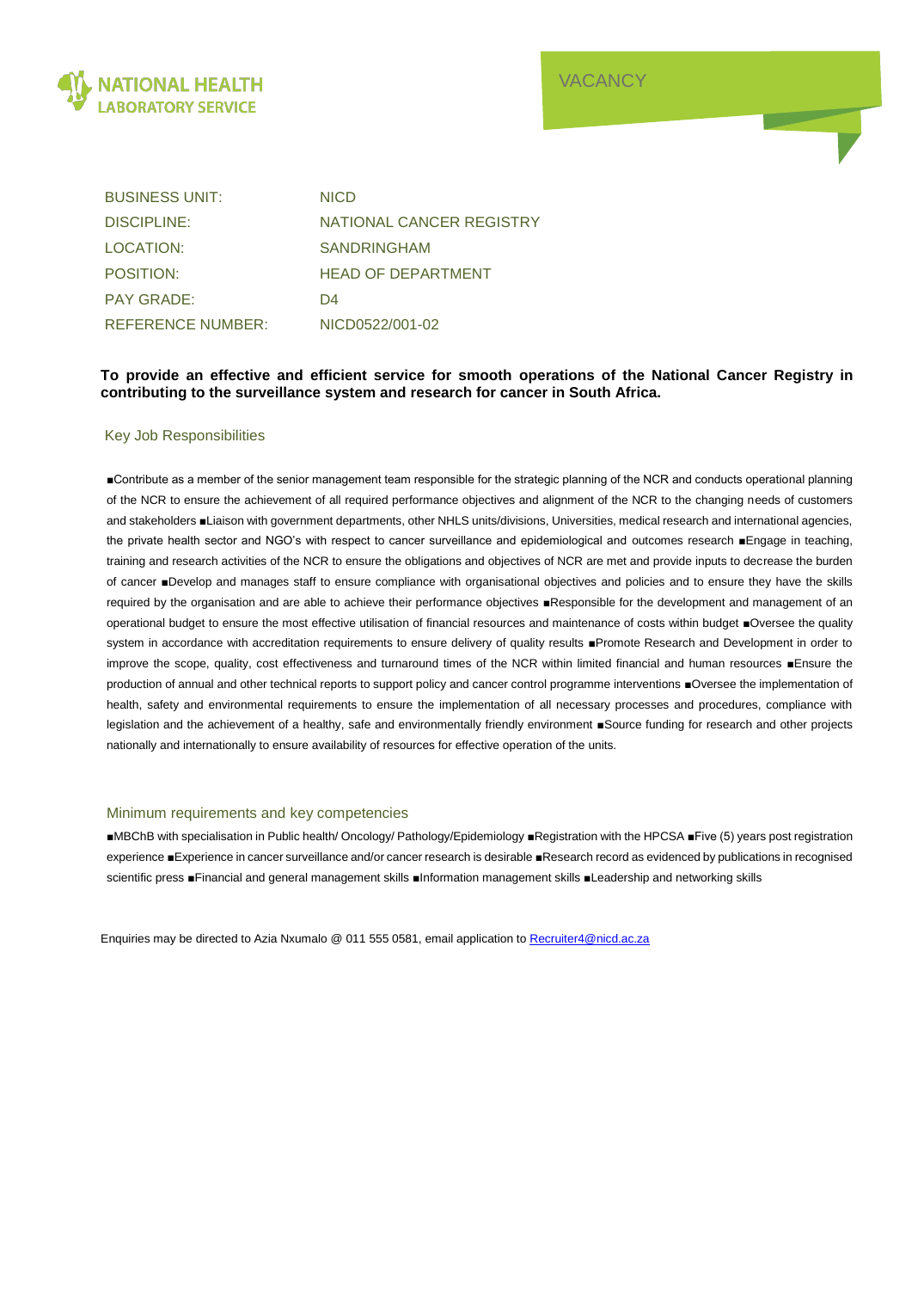

| <b>BUSINE BUSINESS UNIT:</b> | <b>NICD</b>                                          |
|------------------------------|------------------------------------------------------|
| DISCIPLINE:                  | DIVISION FOR PUBLIC HEALTH SURVEILLANCE AND RESPONSE |
| LOCATION:                    | <b>MPUMALANGA</b>                                    |
| POSITION:                    | FIELD EPIDEMIOLOGIST (RE-ADVERTISEMENT)              |
| <b>PAY GRADE:</b>            | D1                                                   |
| <b>REFERENCE NUMBER:</b>     | NICD0222/002-01                                      |

**The Provincial Epidemiology Team (PET) of the National Institute for Communicable Diseases (NICD) provides for the epidemiological needs of the Provincial Departments of Health in South Africa. This service focuses on utilising epidemiological methods and expertise to support provinces in meeting their responsibilities of preventing and controlling the spread of infectious diseases, in line with the International Health Regulations (IHR). The PET has been set up to provide on-site support to the all the Provincial Departments of Health and ensure that expertise available within the NICD is made available, in a timely manner, at provincial, district and local levels of health. The main purpose of this post is to:** 

- **1. Ensure that the NICD's core epidemiology services of surveillance, outbreak response, specialist microbiology and public health research are available to the Provincial Departments of health in a timely manner, in order to inform public health action of a consistently high quality**
- **2. Provide a flexible expert epidemiological resource that can be deployed rapidly if required to address emerging public health threats in South Africa.**
- **3. Ensure that outputs from NICD's activities within its specialist Centres are effectively managed and delivered to support the needs of the provinces.**

### Key Job Responsibilities

The provincial epidemiologist in the Division of Public Health Response and Surveillance will focus on the following functional areas, Public Health Surveillance:

Strengthen surveillance systems within the province, with a specific focus on Notifiable Medical Conditions (NMC) ■Synthesise and analyse surveillance information at provincial, district and local levels ■Produce routine and ad-hoc reports to identify high risk groups and inform on required public health interventions as well as quarterly surveillance bulletin for the province ■Disseminate surveillance reports to the Provincial Department of Health, health professionals and other stake holders at appropriate intervals ■Present these reports at appropriate forums

(Communicable Disease Control (CDC) /Expanded Programme on Immunisation (EPI) / Antimicrobial Resistance (AMR) stewardship committees), such as monthly, quarterly and annual meetings ■Provide expert technical advice and assistance to relevant stakeholders in the provinces on the design, maintenance, analysis and interpretation of surveillance databases ■ Analyse existing datasets for the production of project reports and manuscripts for publication.

#### **Outbreak response:**

Provide epidemiological support and expertise for the investigation of outbreaks ■Act as liaison between Provincial Department of Health and NICD in outbreak investigations and implementation of public health responses ■Provide epidemiology support to the province on the control of communicable diseases and utilise data to inform on programme performance ■Collaborate in outbreak report writing.

#### **Epidemiological support and priority programmes:**

Assist the provincial health departments in operationalising the set 90-90-90 strategy for HIV/TB in line with the national strategic plan ■Facilitate access to laboratory-based data generated within the NICD to the provinces and districts in a timely manner, to enable rapid implementation of appropriate public health interventions, support patient tracing and treatment initiation.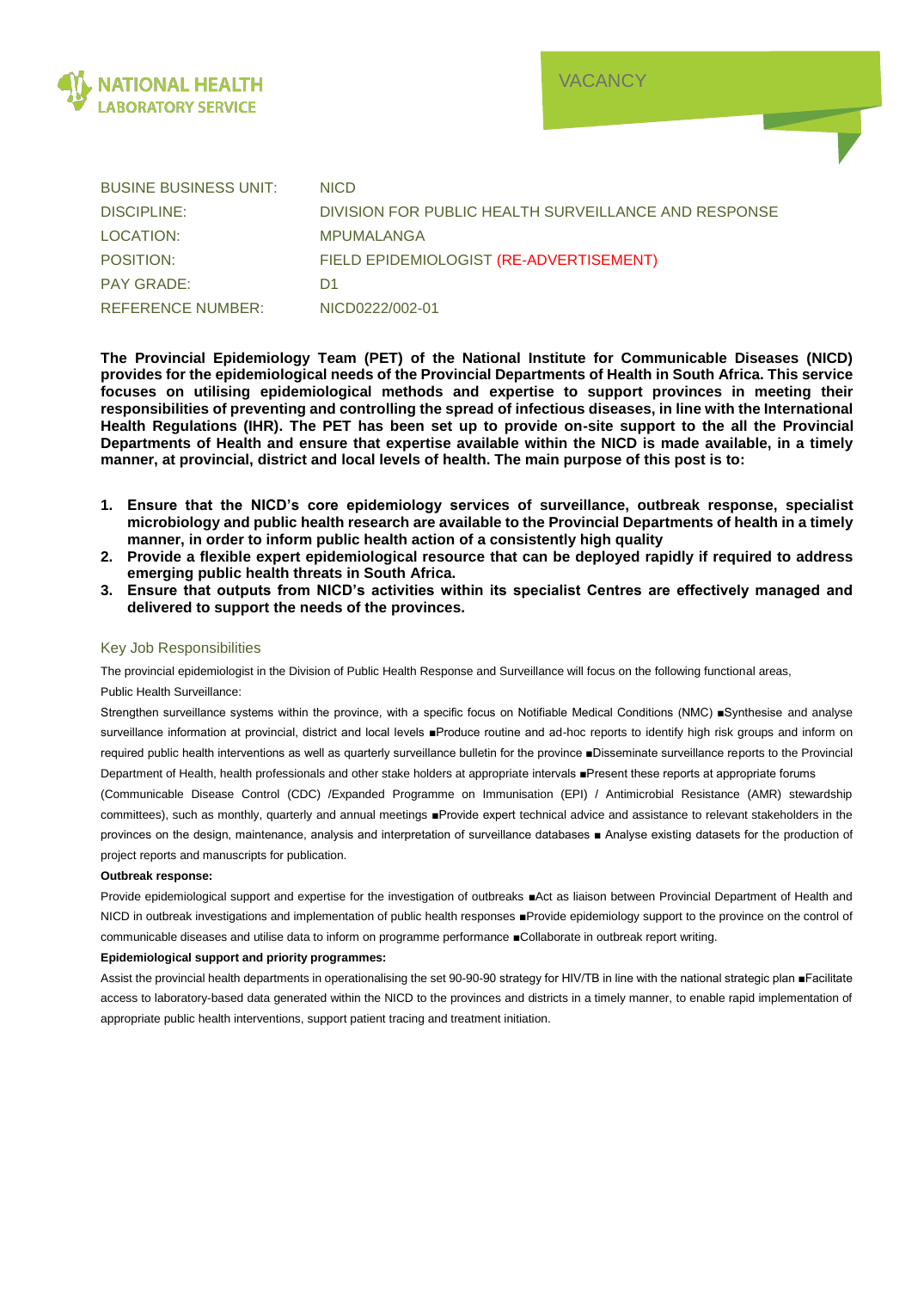

.

### Minimum Requirements and Key Competencies

■Master's In Public Health (MPH) or MSc Epidemiology or Biostatistics ■Code 8 driver's license and own transport ■Field experience in infections disease epidemiology surveillance and/or research experience ■Experience with data analysis, public health research and report writing ■Experience in working in the Public Health sector ■Knowledge of epidemiology and statistical methods ■Experience in working in the Public Health sector ■Knowledge of and insight into laboratory practice with specific reference to the NHLS and NICD ■Knowledge of statistical software package for epidemiology analysis, MS Access, Excel, STATA or SAS ■Leadership and management skills ■A good understanding of the health systems in South Africa ■Excellent interpersonal and communication skills (verbal, written and presentation) )■Problem solving skills ■Prior knowledge of electronic registers (Tier.net, EDRWeb/ETR.Net.

Enquiries may be directed to Kgaugelo Mkwanazi @ 011 386 6090, email application to [Recruiter3@nicd.ac.za](mailto:Recruiter3@nicd.ac.za)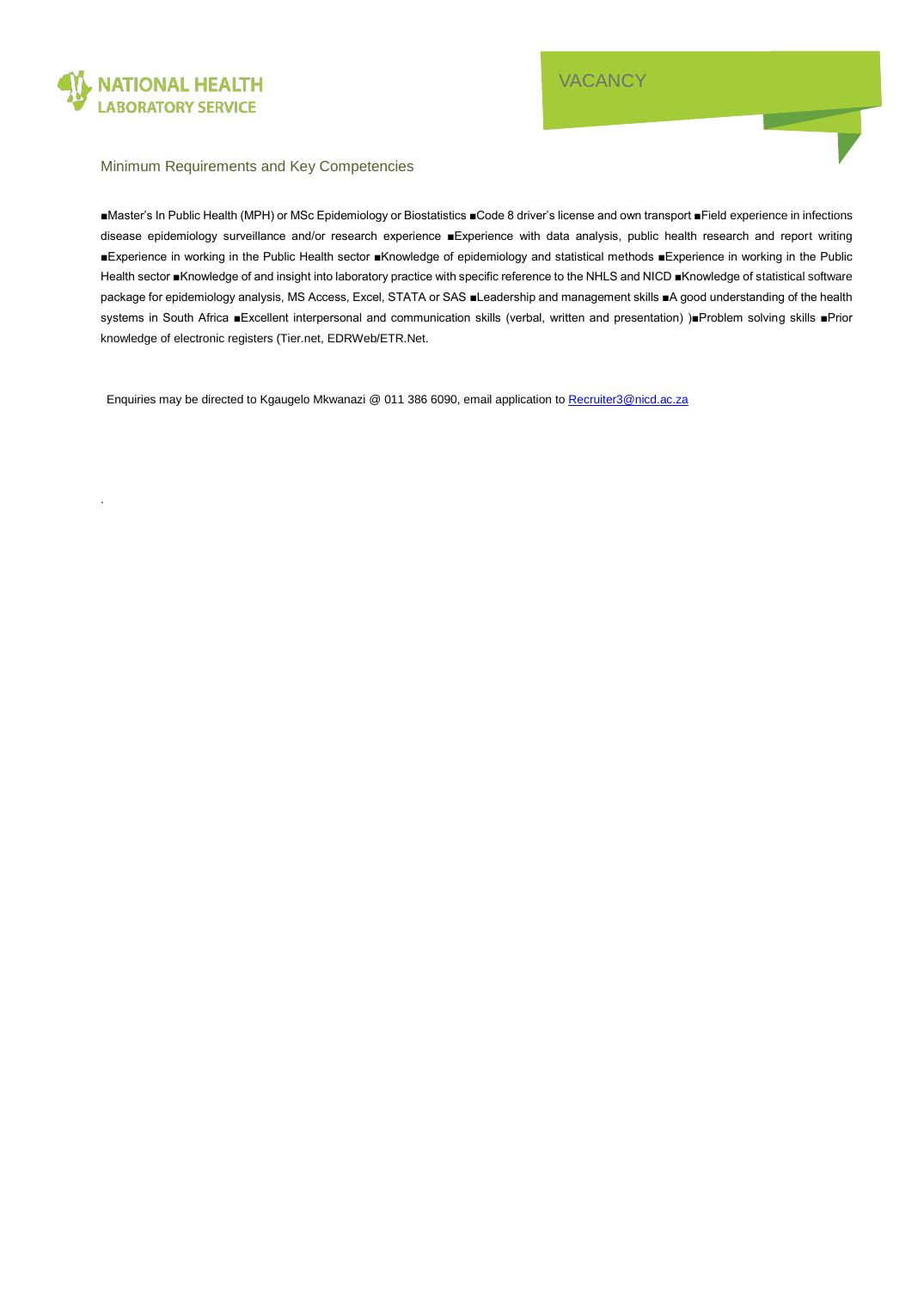

| <b>BUSINESS UNIT:</b>    | <b>NICD</b>                    |
|--------------------------|--------------------------------|
| DISCIPLINE:              | CENTRE FOR HIV and STI's       |
| LOCATION:                | <b>SANDRINGHAM</b>             |
| POSITION:                | PATHOLOGIST (RE-ADVERTISEMENT) |
| <b>PAY GRADE:</b>        | <b>PHE</b>                     |
| <b>REFERENCE NUMBER:</b> | NICD0322-001-02                |

**To contribute in the management of the pathology laboratory or major sub-component, thereof, within the framework of HIV and STI surveillance. To ensure that the surveillance output is delivered in accordance with the principles of good laboratory practice and to provide a professional consultative service to policy makers and clinicians. To develop appropriate research programmes and contribute to training health professionals**

### Key Job Responsibilities

#### *S***ervice**

■Responsible for management of centre reference laboratories (STI) and supervision of laboratory staff in collaboration with the laboratory manager ■Contribute to the strategy of the centre as a member of the centre management team ■Responsible for implementation of short and longer term laboratory surveillance and research projects ■Provide expert advice to resolve clinical and diagnostic queries in a professional and timely manner ■Contribute in the design, development and maintenance of quality system ■Comply with the principle of good laboratory practice, full SANAS accreditation requirements and relevant legislation ■Contribute to the overall management of the laboratory including budgets.

#### **Teaching and Training**

■Contributes towards teaching and training of Registrars, Scientists, Technologists and Technicians ■Contributes towards teaching and training of undergraduate students in accordance with University requirements ■Contribute to the departmental CPD programmes.

#### **Research and surveillance**

■Responsible to design, implement and report on relevant surveillance programmes at a national and international level in collaboration with centre epidemiologists ■Conduct research in order to contribute to the publications and towards translation of policy and service.

#### Minimum requirements and Key Competencies

■Medical degree plus FCPath or MMed in microbiology, clinical pathology or virology (essential) ■Registration with the HPCSA as a Pathologist in microbiology, clinical pathology or virology (Independent practice category) ■Experience as pathologist consultant ■Successfully supervised undergraduate and/or postgraduate students (BSc-Hons, MSc, MMed, PhD) ■Evidence of peer recognition such as invitations to national conferences/ working groups and to review manuscripts for journals ■Active as a co-investigator/collaborator on research projects ■Familiar with laboratory safety procedures ■Working knowledge in medical conditions, in particular clinical pathological correlation ■Principles of analytical methodology ■Laboratory quality assurance processes ■Method validation including statistical calculations ■Familiar with the principles of applied research methodology with evidence of peer reviewed publications in clinical microbiology ■Practical laboratory techniques where relevant ■Computer literacy ■Communication skills ■Presentation skills ■Analytical and diagnosing ■Problem solving.

Enquiries may be directed to Azia Nxumalo @ 011 555 0581, email application t[o Recruiter4@nicd.ac.za](mailto:Recruiter4@nicd.ac.za)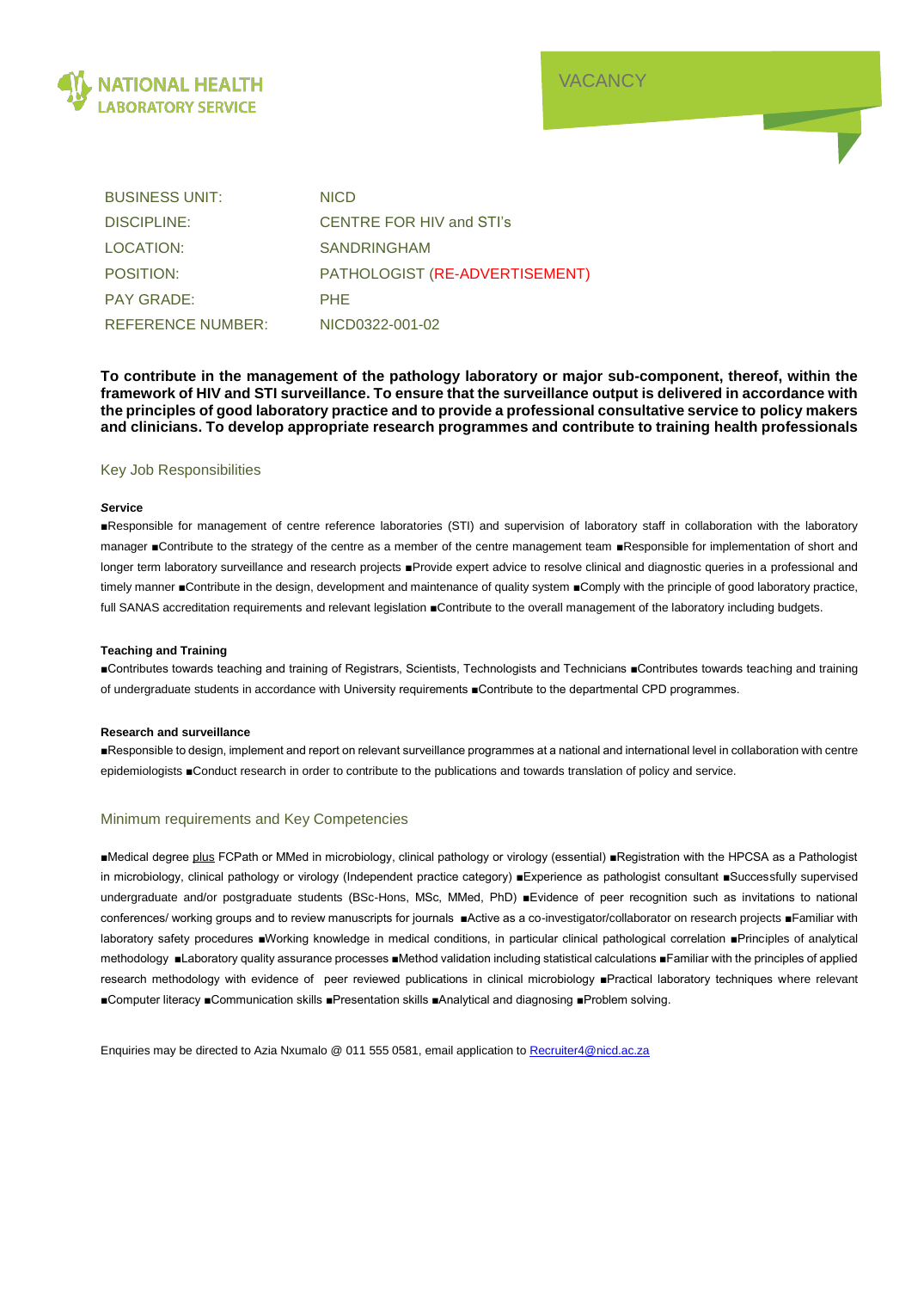

| <b>BUSINESS UNIT:</b>                 | <b>NICD</b>                                  |
|---------------------------------------|----------------------------------------------|
| DISCIPLINE:                           | CENTRE FOR HEALTHCARE-ASSOCIATED INFECTIONS, |
|                                       | ANTIMICROBIAL RESISTANCE AND MYCOSES         |
| LOCATION:                             | <b>SANDRINGHAM</b>                           |
| <b>POSITION:</b><br><b>PAY GRADE:</b> | PATHOLOGIST (RE-ADVERTISEMENT)<br>PHI        |
| <b>REFERENCE NUMBER:</b>              | NICD1021/001-06                              |

**To contribute to the management of Centre reference laboratories within the framework of a quality system. To ensure that the reference diagnostic and surveillance/ research output is delivered in accordance with the principles of good laboratory practice and to provide a professional consultative service to clinicians and other centre stakeholders. To promote appropriate and cost effective utilisation of laboratory services so as to facilitate optimization of patient management and the public health objectives of the centre. To contribute to training and research outputs.**

### Key Job Responsibilities

#### *S***ervice**

■Responsible for management of centre reference laboratories and supervision of laboratory staff in collaboration with the laboratory managers ■Contribute to the strategy of the centre as a member of the centre management team ■Responsible for implementation of short and longer term laboratory surveillance and research projects ■Support and/or coordinate national stock culture collections ■ Provide expert advice to all internal and external customers in order to resolve clinical, reference diagnostic and infection outbreak-related queries and concerns in a professional and timely manner and responds to complaints about any aspect of the pathology service output in a professional and timely manner to promote sound customer relations ■Provide input into changes and improvement to SOPs ■Contribute to the adherence and compliance to quality systems in the centre to comply with SANAS requirements and ensure continuous quality improvement ■Comply with the principles of good laboratory practice, full SANAS accreditation requirements and relevant legislation ■Validate new instruments/tests for laboratory or national programmes.

#### **Teaching and Training**

■Teach and train pathology staff (Registrars, Scientists, Technologists, Technicians) and other healthcare workers ■Work with the team to coordinate teaching modules ■Contribute to the departmental CPD-accredited programmes ■Be involved in under graduate and post graduate teaching.

#### **Research and surveillance**

■Seek external funding for surveillance and research ■Responsible to design, implement and report on relevant surveillance programmes at a national and international level in collaboration with centre epidemiologists ■Conduct infection outbreak investigations in collaboration with centre epidemiologists and advise on appropriate reference laboratory investigations ■Conduct research in order to contribute to publications and other technical/scientific outputs and towards translation of policy and service ■Collaborate with other departments/ organisations at a national and international level and represent the NICD on national and international working groups/ committees.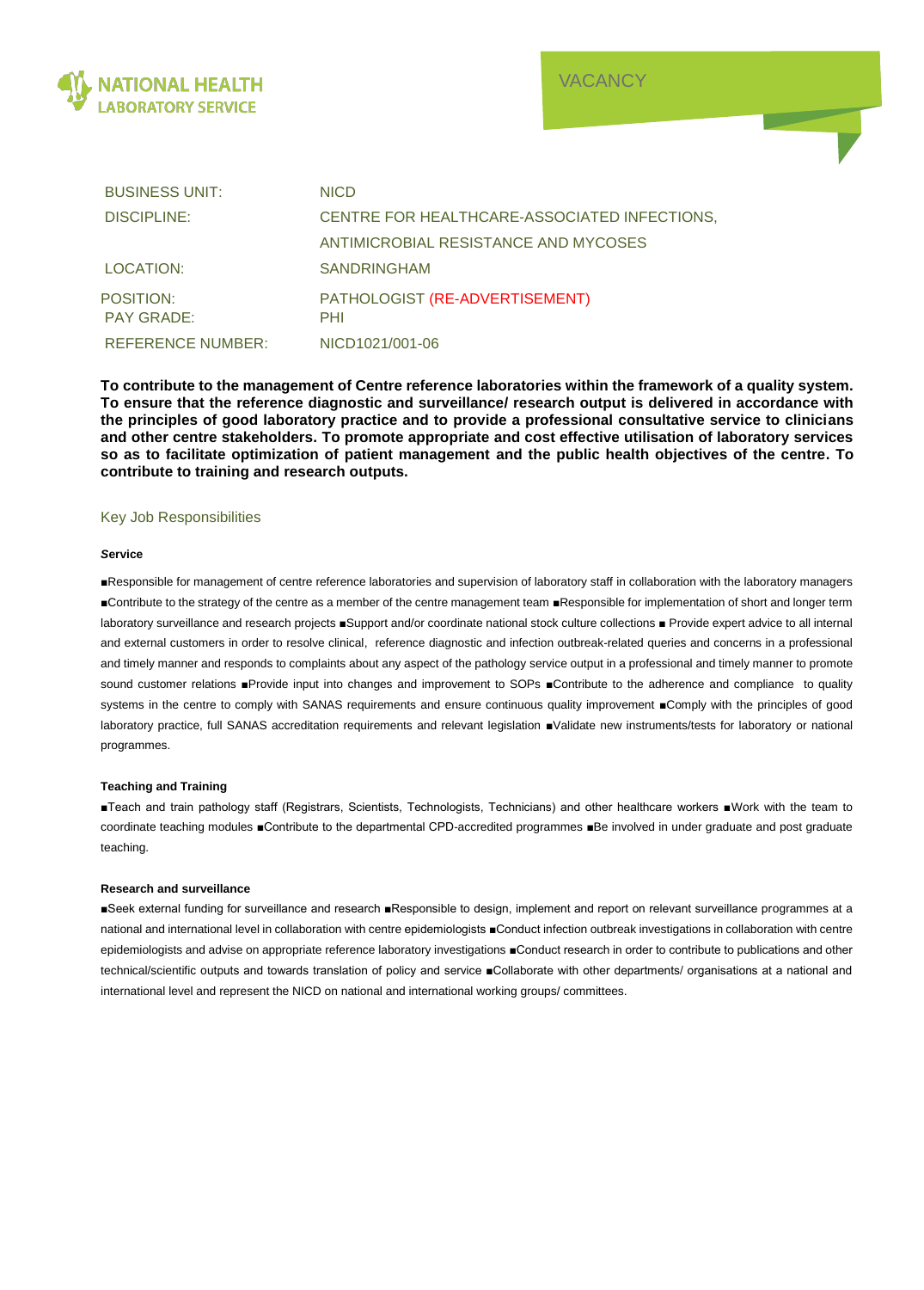

## Minimum requirements and Key Competencies

■ Medical degree plus FCPath or MMed in microbiology or clinical pathology (essential) ■MSc or PhD in clinical microbiology or a related field (desirable) ■Post-graduate qualification in epidemiology or infection control (desirable) ■Registration with the HPCSA as a pathologist in microbiology or clinical pathology (Independent practice category) ■At least three (3) years' experience as pathologist consultant; at least one (1) year of laboratory management experience ■Successfully supervised undergraduate and post graduate students (BSc-Hons, MSc, MMed, PhD) ■Evidence of peer recognition such as invitations to national conferences/ working groups and to review manuscripts for journals. ■An active NRF rating would be an advantage ■Active as a co-investigator/collaborator on research projects■ Familiar with laboratory safety procedures ■Working knowledge in medical conditions, in particular clinical pathological correlation ■Principles of analytical methodology ■Laboratory quality assurance processes ■Method validation including statistical calculations ■Familiar with the principles of applied research methodology with evidence of at least 3-5 peer reviewed publications in clinical microbiology over last 3 years (average 1-2 per year)) ■Practical laboratory techniques where relevant ■Computer literacy ■Communication skills ■Presentation skills ■Analytical and diagnosing ■Problem solving.

Enquiries may be directed to Azia Nxumalo @ 011 555 0581, email application t[o Recruiter4@nicd.ac.za](mailto:Recruiter4@nicd.ac.za)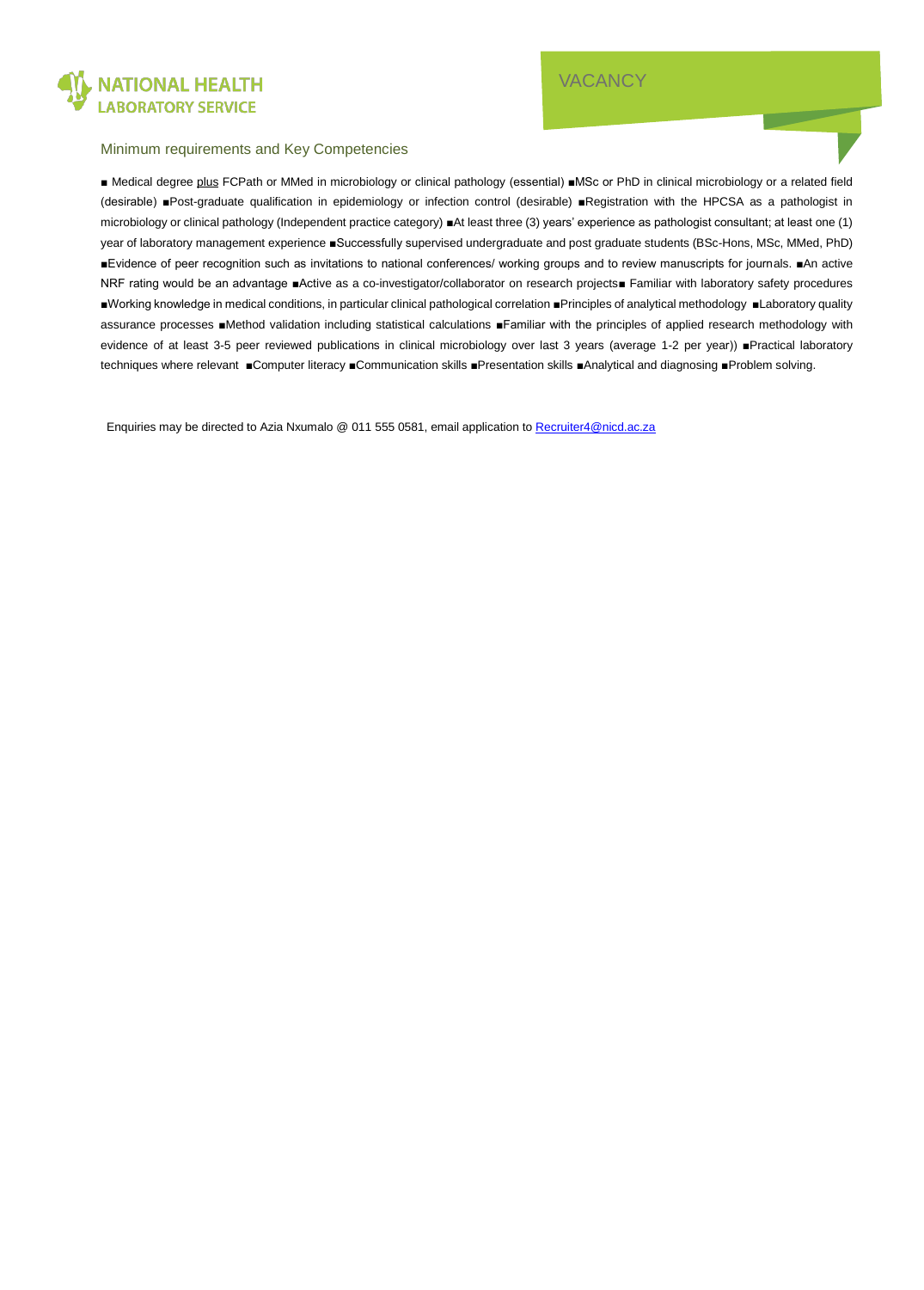

# **GRANTS MANAGEMENT AND ADMINISTRATION**

| <b>BUSINESS UNIT:</b>    | <b>NICD</b>                                                      |
|--------------------------|------------------------------------------------------------------|
| <b>DISCIPLINE:</b>       | CENTRE FOR RESPIRATORY DISEASES AND MENINGITIS                   |
| LOCATION:                | <b>GAUTENG: HELLEN JOSEPH HOSPITAL AND RAHIMA MOOSA HOSPITAL</b> |
| POSITION:                | RESEARCH ASSISTANT (FIXED TERM CONTRACT: 12 MONTHS)              |
| <b>PAY GRADE:</b>        | B2                                                               |
| <b>REFERENCE NUMBER:</b> | NICDCDC0522/001-01                                               |

## **To assist with the execution of hospital-based/ clinic based surveillance for respiratory infections and associated special studies, which forms part of the research and surveillance activities of the NICD,s Centre.**

### Key Job Responsibilities

■Assist the research team with the identification of patient's meeting the surveillance or research study case definition ■Collect/ Assist the Surveillance Officer with collection of clinical data from patients meeting the surveillance or research study case definitions ■Complete structured interviews and/ collect samples from patients who meet the case definition for surveillance or research projects ■Obtain/ assist the Surveillance Officer to obtain informed consent from case patients or their next of kin ■Receive and courier specimens ■Trace results of routine investigations such as imagining and laboratory test ■Assist in preparation of presentations, reporting writing and other projects related topics ■Assist with maintaining stocks and inventories of surveillance documents ■Complete surveillance related documentation such as logs and case investigation forms ■Prepare patient and site study files (including photocopying)■Help with the induction and training of new staff to the project■Effective teamworking with other key surveillance, search and hospital-based staff ■Attendance at any necessary programme related meetings to review performance with the study team ■Monitor the progress and outcome of patients in and out of the hospital to ensure accurate data collection and recording ■File surveillance and research records on-site after data collection, according to the relevant protocol ■Actively participate in and contribute to surveillance and research-related activities, e.g. special research studies nested within the surveillance programme ■Perform tasks assigned by the line manager, related to respiratory illness surveillance and research programmes ■Performance of other study related duties, such a photocopying, preparation of ethics applications and data entry from study questionnaires as requested by the senior study staff ■Follow established policies, procedures and objectives, continuous quality improvements objectives, safety, environmental or infection control to ensure compliance ■Provide administrative support in all surveillance activities.

#### Minimum requirements and key competencies

■Grade 12 ■Six (6) months' work experience in research ■ Basic knowledge of surveillance ■Communication skills ■Interpersonal skills ■Accuracy skills ■Attention to detail ■Basic Numeracy skills ■Listening skills ■Customer care. ■Computer skills (word and excel)

Enquiries may be directed to Zinhle Buthelezi @ 011 885 5404, email application t[o Recruiter1@nicd.ac.za](mailto:Recruiter1@nicd.ac.za)